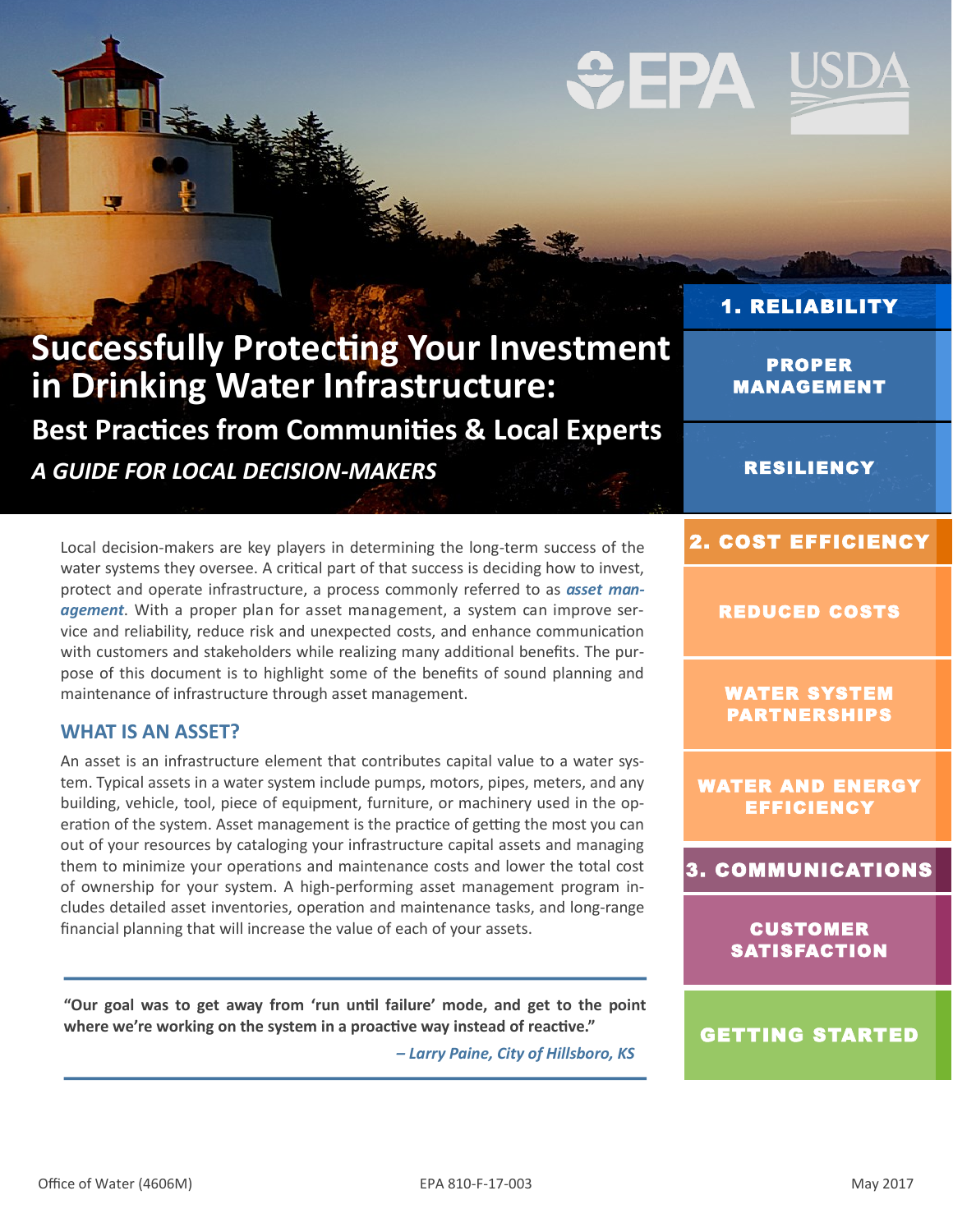### **BACKGROUND**

#### **HOW CAN ASSET MANAGEMENT HELP YOUR SYSTEM SUCCEED?**

When your system actively understands and manages assets, you can help your community better prioritize and fund necessary investments to reduce long-term costs and risk. Other sectors, such as departments of transportation, use asset management for their long-term infrastructure management. Some communities are adopting cross-sector asset management programs where investments are coordinated across infrastructure areas. You can increase cost efficiency, improve system reliability, and fortify communications by implementing an asset management program. The following factsheets describe specific examples of these benefits.

#### **PURPOSE OF THIS DOCUMENT**

This document provides examples of common challenges, asset management solutions, and benefits associated with the topics to the right. You can use this document to gain an asset management perspective of your own water system and its

assets. Doing so may help you identify small or large ways that your system can benefit from asset management. Select a topic from the right that you are interested in to learn more about the benefits of asset management.

**[RELIABILITY:](#page-2-0)** System reliability is achieved when water systems can anticipate, prepare for, and make contingency plans for critical asset failures. Asset management is an important tool to ensure that a water system is properly managed and has the resiliency to adapt to changing needs.

#### **Asset management helps local decision-makers accomplish their goals to:**

- $\Diamond$  Protect public health
- $\Diamond$  Improve financial sustainability
- $\Diamond$  Set policies so the system can operate effectively
- $\Diamond$  Set and meet customer service goals
- $\Diamond$  Act transparently
- ♦ Communicate effectively with customers

**[COST EFFICIENCY:](#page-5-0)** Cost savings are achieved when assets are identified, tracked, and proactively managed to reduce costs and increase water and energy efficiency. Many water systems partner with nearby water systems to share assets as a way to reduce costs.

**[COMMUNICATIONS:](#page-8-0)** Proactive asset management helps systems effectively communicate challenges and solutions to customers, which helps maintain customer satisfaction and protect human health in the event that assets fail or maintenance activities impact users.

The **[GETTING STARTED](#page-9-0)** guide at the end of the document contains resources and tips for designing and implementing your own asset management program. The steps for getting started include:

- Build a team and gather information.
- $\bullet$  Take inventory and prioritize assets.
- ◆ Plan for the future and determine costs.
- **+** Create your asset management plan.

#### [1. RELIABILITY](#page-2-0)

PROPER [MANAGEMENT](#page-2-0) 

#### [RESILIENCY](#page-4-0)

#### [2. COST EFFICIENCY](#page-5-0)

[REDUCED COSTS](#page-5-0) 

#### [WATER SYSTEM](#page-6-0)  PARTNERSHIPS

[WATER AND ENERGY](#page-7-0)  **EFFICIENCY** 

#### [3. COMMUNICATIONS](#page-8-0)

CUSTOMER **SATISFACTION** 

#### [GETTING STARTED](#page-9-0)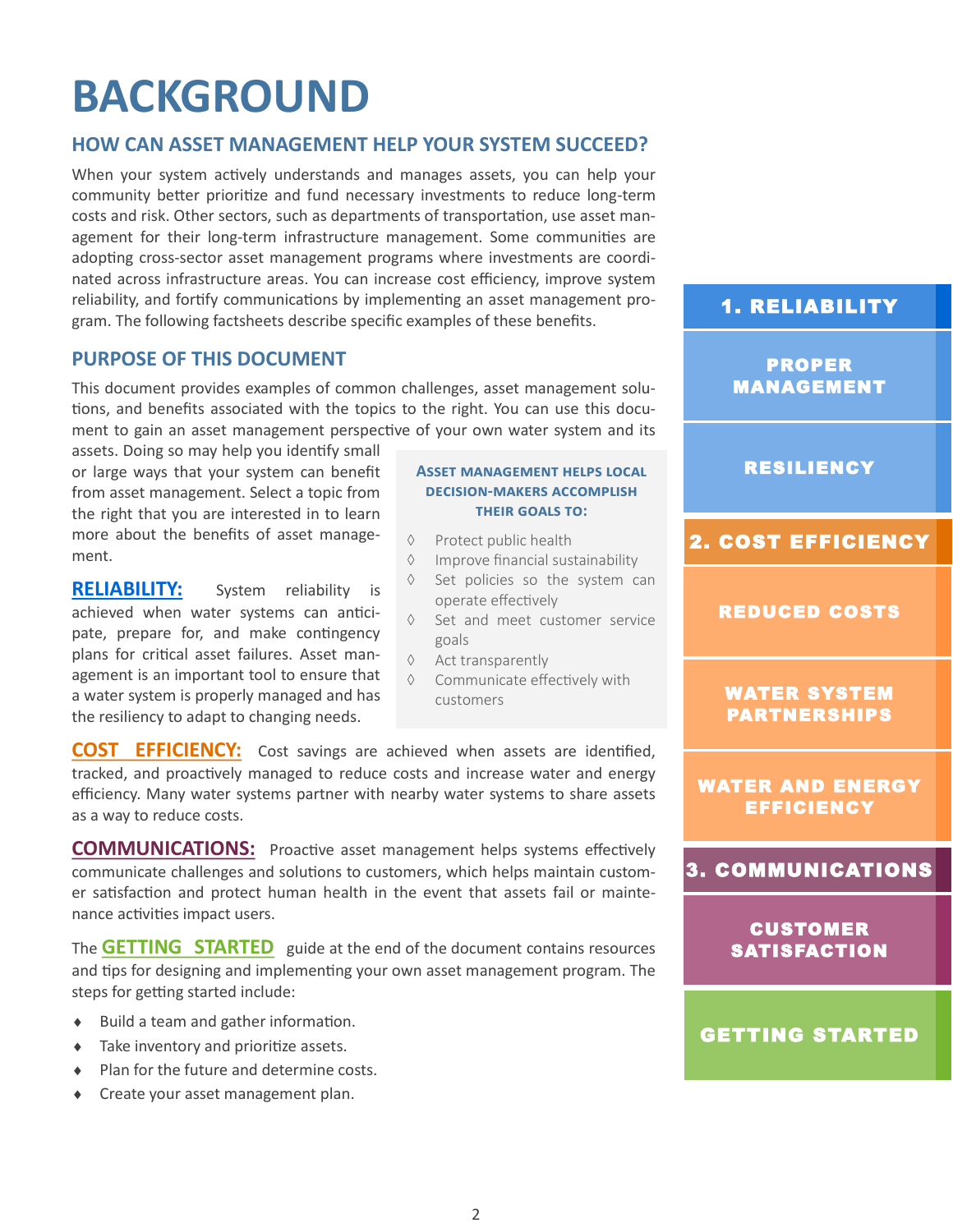### <span id="page-2-0"></span>**PROPER MANAGEMENT**

Systems must routinely make wise operation and management decisions to provide reliable services to their community. Having an asset management plan in place decreases time for existing and new system stakeholders/operators to understand the water system status and path going forward. It also allows for better system management and knowledge retention during staff turnover at a system. The following examples show how water systems integrated comprehensive planning into their process to resolve debt, improve community and customer relations, and maintain safe systems.

"Small towns may not have the capability to run a utility. You're helping to build capabilities when you put together an Asset Management Plan. When the utility starts running more efficiently, you're building social capital."

*- Larry Paine, City of Hillsboro, KS*

#### **CHALLENGE: KEEPING RECORDS OF OPERATIONS AND NEEDS**

Clewiston Utilities, a system in Florida serving 10,000 people, had limited staff and money. There was only so much they could accomplish each year, and it was easy to get overwhelmed. Without an asset management plan, they found themselves reacting to emergency or unanticipated situations instead of being proactive.

#### **SOLUTION**

**1**

Clewiston Utilities developed an asset management plan and underwent a comprehensive planning process. The asset management plan allowed Clewiston Utilities to begin to transition from reactive to proactive operation and maintenance of their system's assets. Additionally, it was useful to have a document as a reference for the city's Board of Commissioners to see the day-to-day operations and understand what the operator needed. The system also found that the asset management plan could be used to set the scope for their annual budget.

Subsequently, the system was contacted by the Florida Department of Environmental Protection (FLDEP) with suggestions for ways in which the system could improve operations. Having the plan helped the system respond to the FLDEP's suggestions because they already understood the baseline of their system and could create a plan of action utilizing their upcoming maintenance schedules and other planned tasks. Additionally, the system received principal loan forgiveness for their State Revolving Fund loan because they met Florida's requirement of having and implementing an asset management plan. Without the plan already in place, it likely would have been more difficult to show the need to reinvest in an old system.



The (asset management) project enables us to better finance capital improvement projects by acquiring loans and grants to maintain the water department assets.

*– Town of Southwest Harbor, Population 2,375*



GETTING [STARTED](#page-9-0)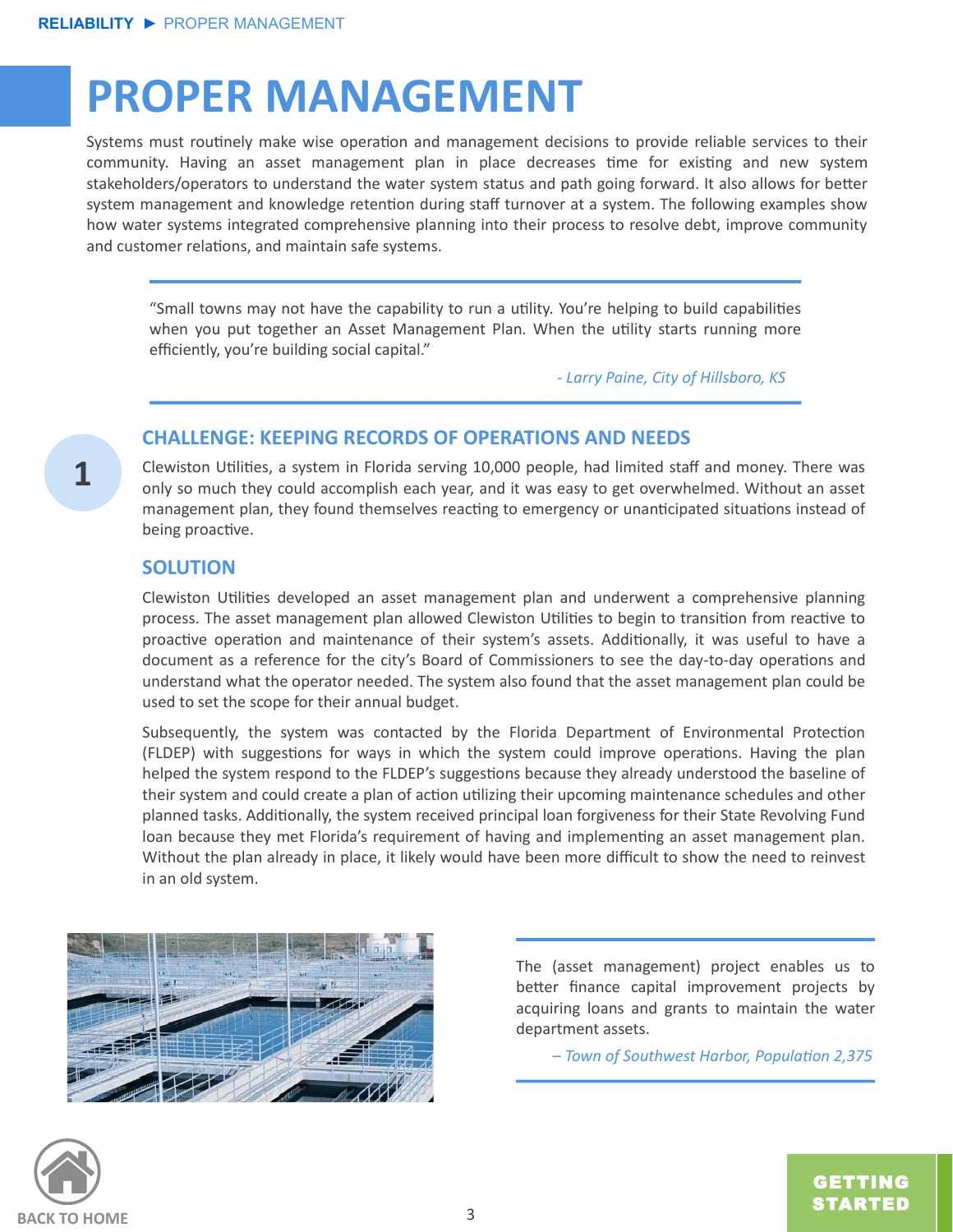# **PROPER MANAGEMENT (***CONT'D***)**

#### **CHALLENGE: SCHEDULING MAINTENANCE OF ASSETS**

Pennichuck Corporation is a holding company with five wholly owned operating subsidiaries in New Hampshire. At Pennichuck Water Works, Inc., in Merrimack, NH, the operator would manage and schedule tasks based on activities versus assets. Under this management approach, the water system had performed maintenance on the same fire hydrant more than five times, and it was unclear whether the maintenance was necessary each time. Each maintenance occurrence cost approximately \$6,600 per incident, totaling \$33,000.

#### **SOLUTION**

**2**

The system determined that if they had an asset management plan to track the assets in the system, they would have been able to create a better plan and cut down costs on unnecessary repairs and replacement to focus on the critical assets and needs. Pennichuck now tracks costs down to specific assets in their asset management plan. The use of the plan allows Pennichuck to know when activities related to a particular asset take place and what those activities are. Inspections on the fire hydrant now occur twice per year, and maintenance is performed as needed. Considering the large number of retirements anticipated in the water sector in the near term, Pennichuck also found their easy-to-use asset management plan an important piece to capture knowledge and prioritize recordkeeping by managing operations.



#### **LONG-TERM BENEFITS**

Proper management of a water system's assets decreases long-term costs and disruptions to the system. When system operations and capital improvements are planned, they can be managed when determining annual budgets and which expenditures can be undertaken in a given year without adversely impacting rates, reliability of the system, or customer satisfaction. The process of setting up and maintaining an effective asset management plan can support and improve the management of your water system.



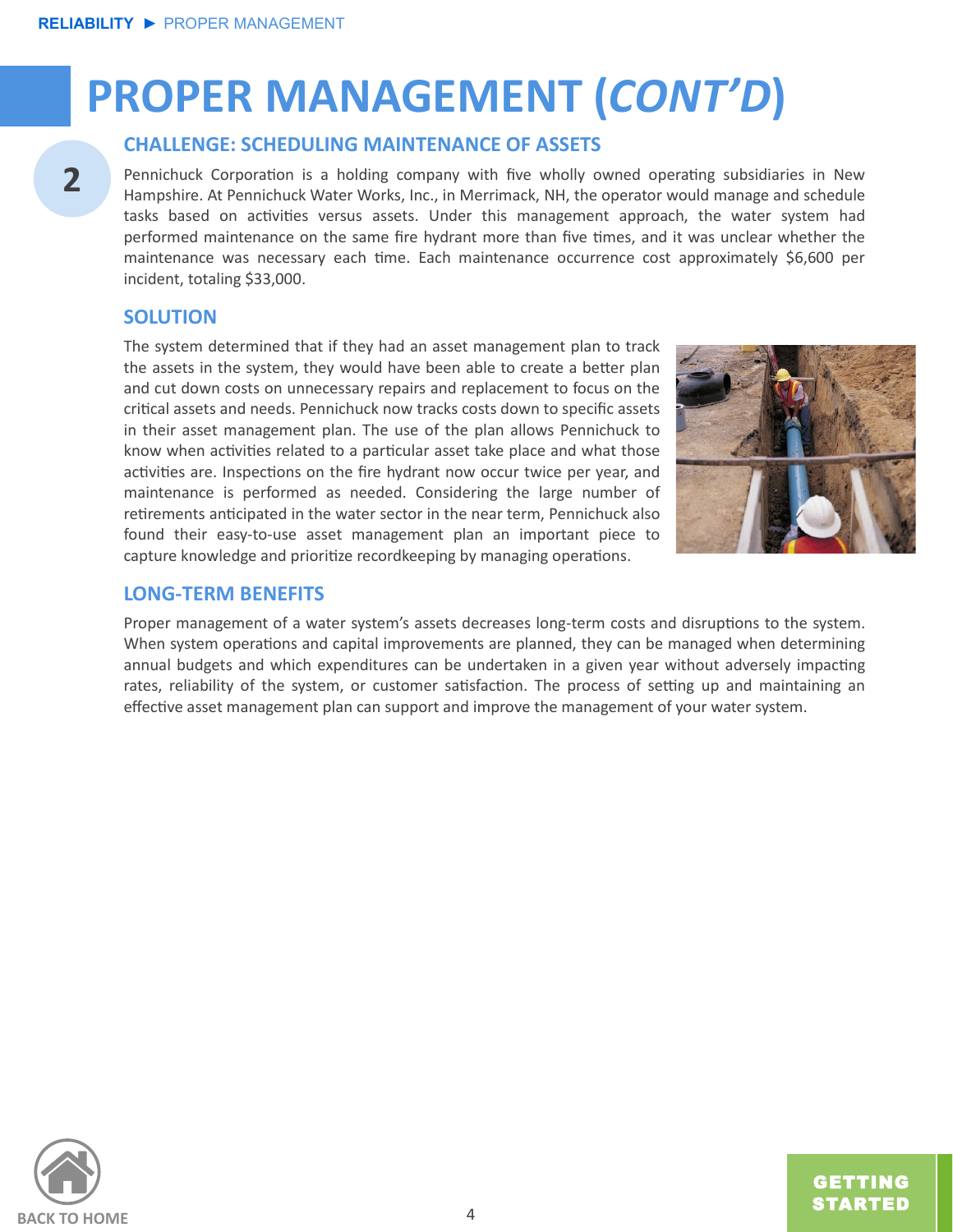### <span id="page-4-0"></span>**RESILIENCY**

Events outside your control, such as storms, are unavoidable and can impact your ability to deliver water to customers. Through asset management, systems identify critical assets and plan for potential disruptions. Having plans in place decreases response time, making it possible to restore service quickly when services are unexpectedly interrupted.

#### **CASE STUDY: PENNICHUCK EAST UTILITY, NH**

Pennichuck East Utility, part of the Pennichuck Corporation, serves roughly 8,000 people in communities largely located in southern and central New Hampshire.

#### **CHALLENGE**

New Hampshire experienced an ice storm December 2008 that left 30 small drinking water utilities, including Pennichuck East Utility, and their customers without power and water for 5 days.

#### **SOLUTION**

The ice storm pushed the water system to think about risks and plan for them in order to reduce impacts to the system and its customers. They asked questions to identify the various risks the system would face due to weather events, such as how long residents would be without water if the utility lost power. Their top priorities were the ability to respond to weather events by minimizing damage and rapidly recovering from disruptions to service. The water system found that when they inventoried and tracked assets, they were able to assess risk and consequences of failure, allowing them to plan redundancy, contingency, and operations accordingly. Creating risk event scenarios has also helped them plan to protect their most vulnerable and critical customers, such as schools and hospitals.

#### **LONG-TERM BENEFITS**

Taking an asset management approach also helped the system start utilizing information to design more effectively and efficiently and to make capital cost decisions. Asset management creates data which can be analyzed and managed using available technologies to improve efficiency and understanding so that systems can continuously improve. The water system was able to fully account for and integrate their electronic work order system, GIS, and real-time data monitoring by taking an asset management approach and prioritizing planning. Having the appropriate technology and access to data allowed them to own and operate additional assets without needing to also increase personnel. Gaining this understanding of their system's assets and operations clarified financing decisions for capital planning and helped the system manage peaks and valleys within current rate structures to minimize the impact to rate payers.



#### **Contingency Planning**

Asset management helped a Florida system plan for and fund contingencies. Contingency planning encourages systems to:

- Anticipate change and weather events and emergencies,
- Determine probable outcomes, and
- ◆ Plan responses, including:
	- What equipment and manpower would be needed,
	- $\Diamond$  How the system can access that equipment, and
	- Who they can reach out to for help with responding to the situation.

Consider programs like Water and Wastewater Agency Response Networks (WARNs) which allows systems to loan equipment to each other when there is an emergency. As part of contingency planning, systems should be able to find and utilize their necessary equipment immediately in the event of a disaster.

Example: In the event that a Master Lift Station fails and overflows, the system would need to plan for temporary pumping, electrical assistance, availability of replacement pumps, cleanup, and generators. Unanticipated costs arise when an emergency occurs, so it is recommended that municipalities develop and maintain a contingency fund to offset these emergency costs.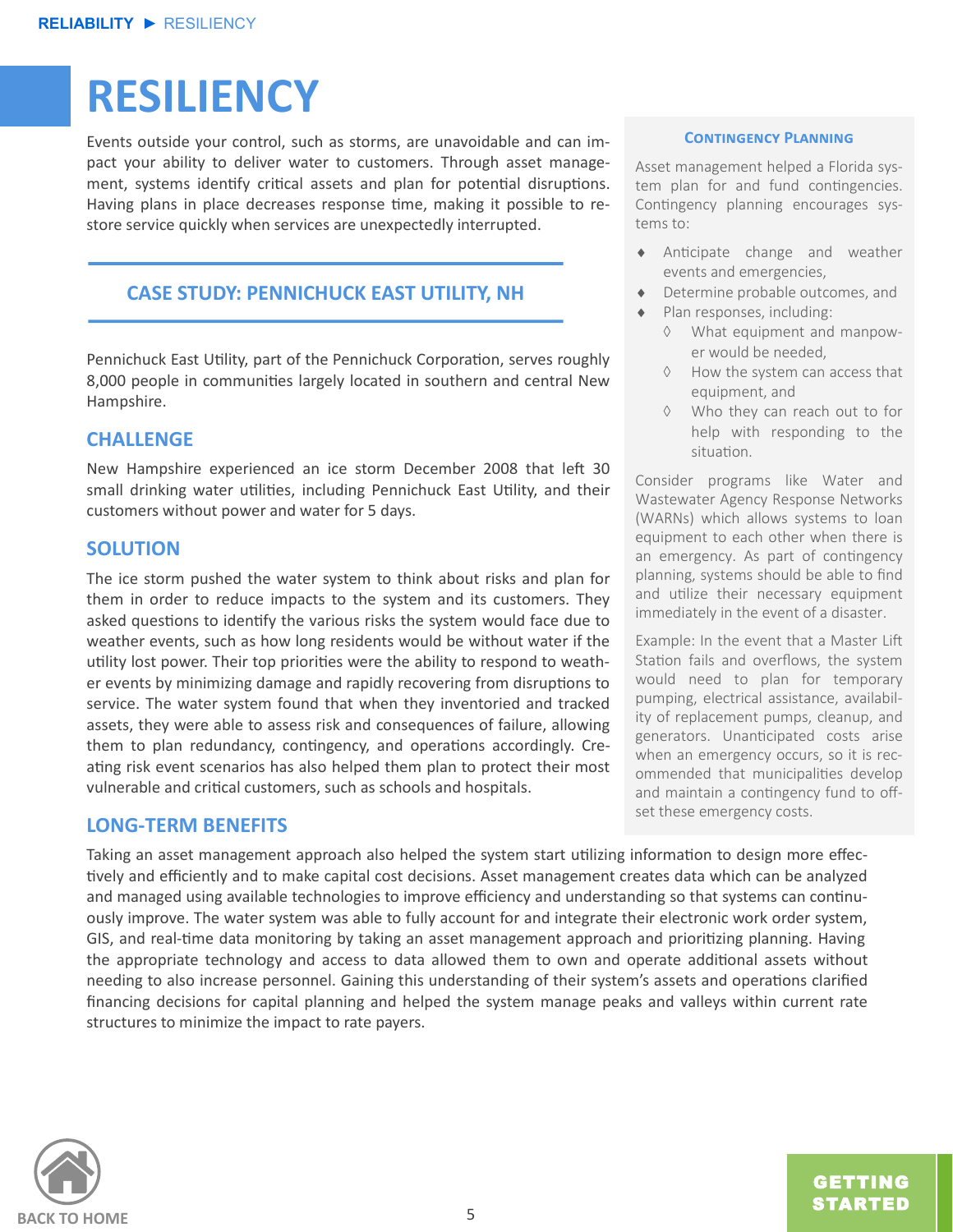### <span id="page-5-0"></span>**REDUCED COSTS**

While some are unavoidable, many unexpected costs experienced by water systems can be prevented through proper maintenance or by long-term planning for necessary repair and/or replacement of assets. Asset management is also a powerful decision-making tool to identify the most cost-effective approach for managing and investing in infrastructure. In addition to helping manage the need for and cost of replacement, asset management can reduce planned and unexpected operation and maintenance costs by minimizing the potential for over- or under- maintenance of assets.

#### **CASE STUDY: PORTLAND WATER BUREAU, OR**

The Portland water system's service area covers parts of Multnomah, Washington, and Clackamas counties in Oregon. In the 2015-2016 fiscal year, the Water Bureau directly served a population of more than 597,000 people in approximately 164,000 residential households and 20,000 commercial and industrial customers.

#### **CHALLENGE**

The Portland Water Bureau faced a challenge when the electrical system and instrumentation controls at a pump station began to fail. To address this critical asset, they needed a solution that was financially responsible and improved the sustainability of the system. In addition to disrupting system operations, failure of the pump station would lead to basement flooding in homes and other buildings served by the pump station, significantly impacting customer satisfaction and potentially causing customers to lose trust in the system.

#### **SOLUTION**

The water system considered three options: replacing only the parts of the pump station that were failing, also replacing the pumps with more energy-efficient pumps, or upgrading the entire pump station. They knew that the electrical and instrumentation controls were going to fail in the near term, at a replacement cost of \$1 million. By performing an analysis using an asset management approach, they determined that the benefits of having more efficient pumps did not outweigh the higher costs of putting in new pumps when considering the pump use expected over the next 30 years. Additionally, the pipes and the building were in good shape – they were expected to last for many years, which would not justify a whole building upgrade. Instead of spending \$6 million to replace everything at the pump station, the system analyzed their needs and risks and decided to spend \$1 million to replace only those assets that were failing.

#### **LONG-TERM BENEFITS**

Utilizing asset management to identify and prioritize the short- and long-term system needs and risks allowed Portland Water Bureau to realize cost-savings in the short term and make informed decisions about long-term risk. With effective asset management, water systems can determine which assets have a high consequence and probability of failure. Determining the financial impact of an equipment failure can help your system define its best asset management practices, which may include increased level of routine maintenance, redundant equipment installation for critical assets, or planning for the repair/replacement cost of critical assets over time.

"Asset management is like changing the oil in your car. It's preventative maintenance. Eventually your engine goes out if you don't change the oil regularly. Instead of spending a large amount of money unexpectedly at a later date, you spend a small amount of money on a regular basis. Higher costs are associated with deferred maintenance."



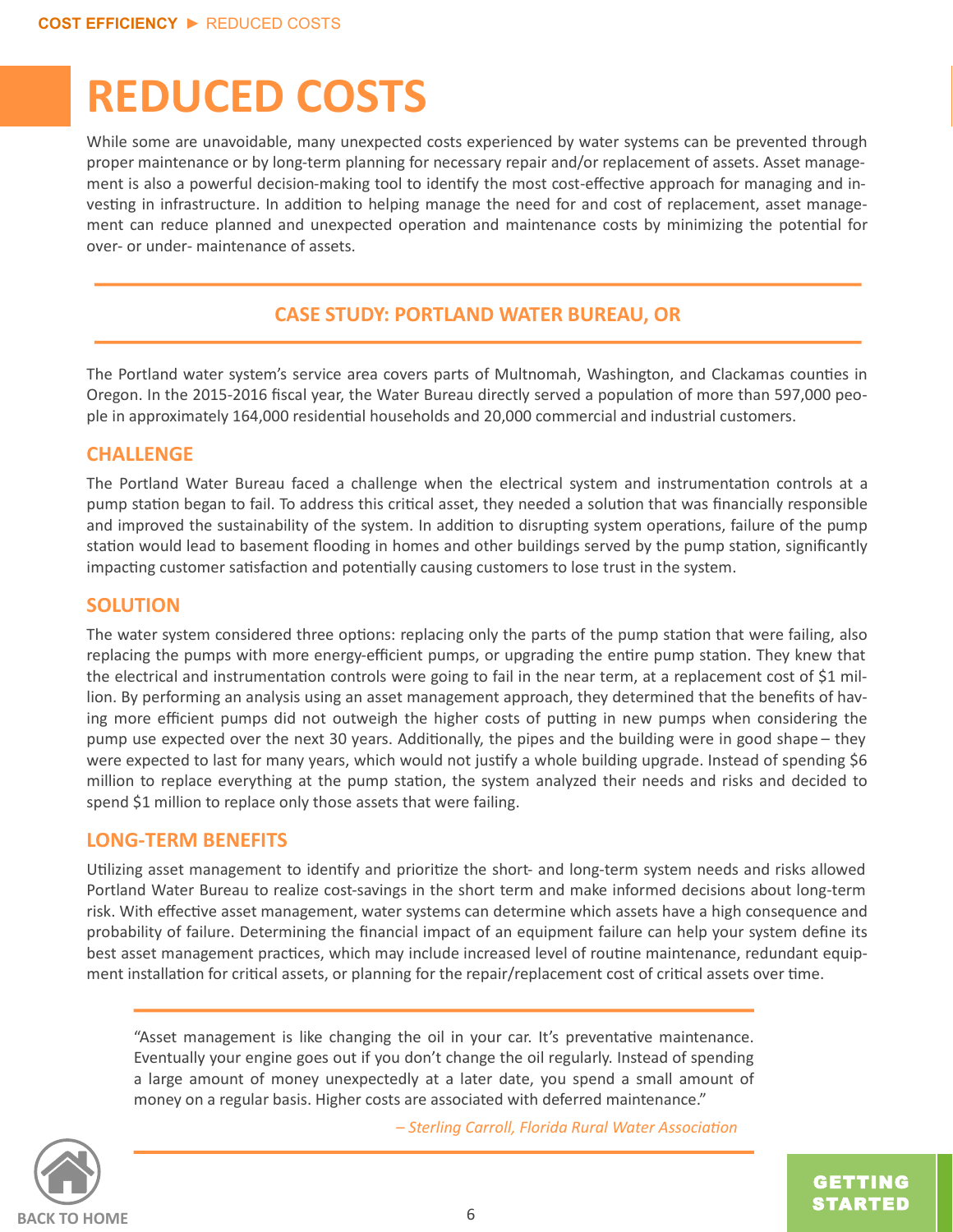### <span id="page-6-0"></span>**WATER SYSTEM PARTNERSHIPS**

Many water systems are able to achieve cost savings and increase reliability of services by developing partnerships with other water systems. Partnerships can range from informal arrangements, like sharing equipment, to more extensive partnerships, like sharing management or physical consolidation. Having an asset management program allows you to clearly identify areas where a partnership would benefit your system and can facilitate the process of developing a partnership by demonstrating sound water system management.

#### **CASE STUDY: HILLSBORO, KS**

The water system in Hillsboro has approximately 1,100 connections serving a population of approximately 2,900 people.

#### **CHALLENGE**

The water system in the City of Hillsboro, KS, was experiencing a low cash balance from year to year. Without rate adjustments or regular maintenance of equipment, the system fell into debt and needed significant repairs to fix rusted pipes and leaks throughout the system. The water system considered a partnership with the neighboring system of Marion, KS, where Hillsboro would become Marion's water supply provider. However, Hillsboro did not know what needed to be addressed to update and maintain their water system sustainably.

**Rate Considerations** 

Management of water systems is sustained by the revenues received from their customers. Developing a rate structure that best supports the system's priorities and objectives will help systems be sustainable. More information on pricing and affordability is available on EPA's website at [https://](https://www.epa.gov/sustainable-water-infrastructure/pricing-and-affordability-water-services) [www.epa.gov/sustainable](https://www.epa.gov/sustainable-water-infrastructure/pricing-and-affordability-water-services)-water[infrastructure/pricing](https://www.epa.gov/sustainable-water-infrastructure/pricing-and-affordability-water-services)-and-affordabilitywater-[services.](https://www.epa.gov/sustainable-water-infrastructure/pricing-and-affordability-water-services)

#### **SOLUTION**

To supply water to Hillsboro and Marion, Hillsboro began identifying critical tasks and making sure that they had redundancy and the ability to respond quickly to emergency events. As a result of this work, the water system now knows exactly what they own and has good estimates of replacement costs. They have the ability to share concrete information with the city council and provide an explanation about their needs and potential solutions. Previously, if something went wrong, there was little they could do to resolve the issue. Now, they know beforehand what will need to be replaced, so they can prevent critical failures and unexpected emergency bills.

#### **LONG-TERM BENEFITS**

Both Hillsboro and Marion benefitted from the partnership and from Hillsboro's use of asset management. The two towns now use a joint program to do work orders and communicate about maintenance work orders between operators in the distribution system and at the treatment plant. This has led to higher customer satisfaction, because customers get faster responses. It has improved productivity of the operators. They can organize and prioritize work orders. Without a plan, operators were not able to prioritize tasks. In addition to identifying the critical maintenance and upgrades, the plan also creates routine maintenance schedules which improve the efficiency of operations and ensure that nothing slips through the cracks.

#### **Cost Savings Through Partnership**

RCAP Solutions has worked with several small water systems in Maine to create their asset management plan using the [Check Up Program for Small Systems \(CUPSS\),](https://www.epa.gov/dwcapacity/information-check-program-small-systems-cupss-asset-management-tool) free asset management software developed by EPA. With this technical assistance, some of these water systems have used asset management planning to partner on bulk ordering of chemicals and sharing equipment, saving money and staff time.

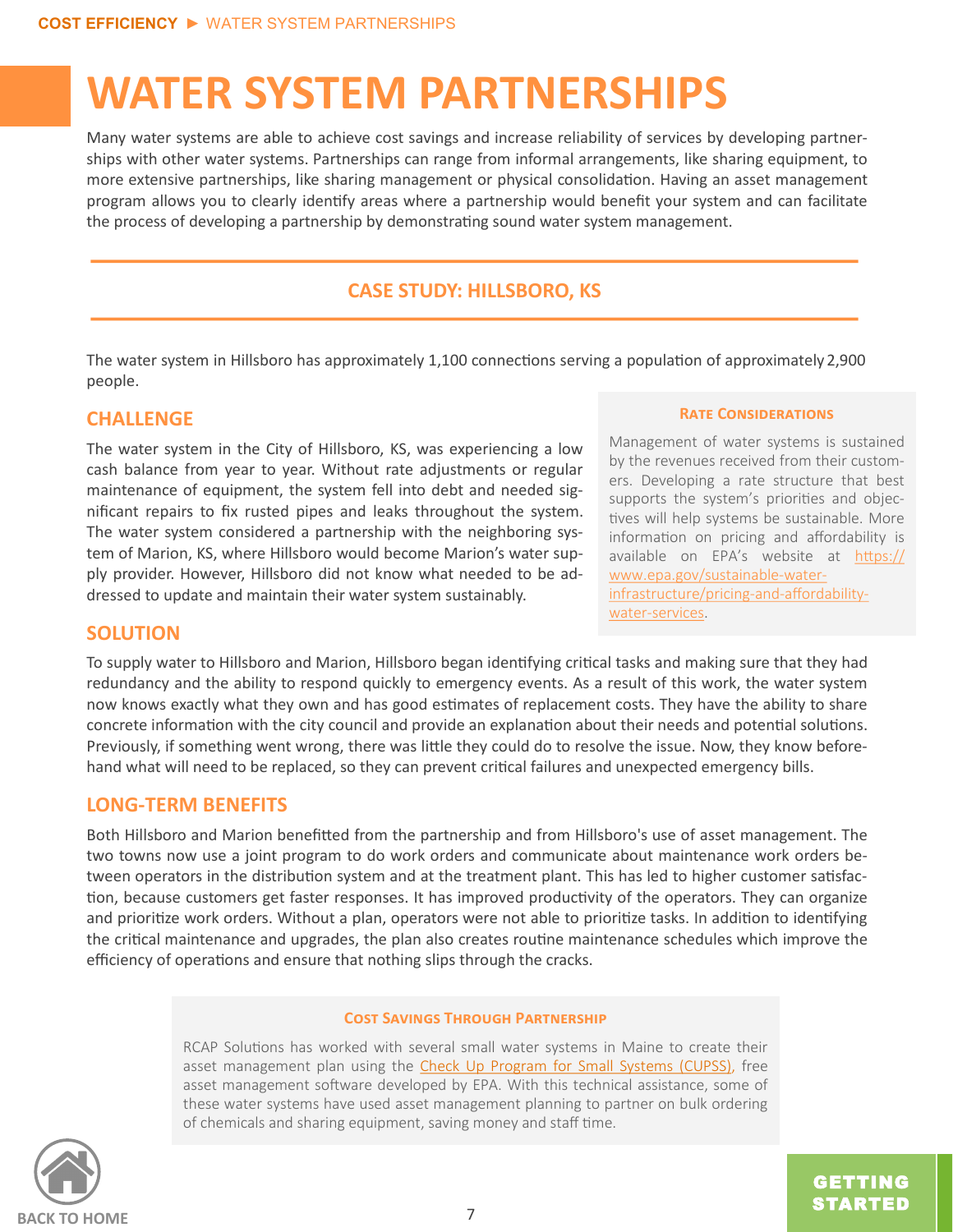### <span id="page-7-0"></span>**WATER AND ENERGY EFFICIENCY**

Water loss and energy inefficiency can significantly contribute to systems' operating costs. Asset management planning can be used to identify losses in the system and implement solutions to save money and time.

#### **CASE STUDY: MONACA BOROUGH, PA**

Monaca Borough, a town just north of Pittsburgh, operates its own water and wastewater systems covering about 2,400 residential and commercial accounts and 30 additional industrial accounts.

#### **CHALLENGE**

The Borough was experiencing over 50 percent water loss. Without asset management, the town did not know where the leak was occurring in order to identify and resolve the issue.

#### **SOLUTION**

In 2010-2011, Monaca Borough installed an Advanced Metering Infrastructure (AMI) and Leak Detection System, funded by an energy performance contract. The installation was part of their efforts to better understand the status of their assets and detect leaks, limiting the water and energy lost by inefficient systems.

Utilizing the Leak Detection System, the town was able to detect a leak at 14th Street/Water Fall accounting for the loss of over 100,000 gallons per day, previously believed to be a naturally occurring waterfall. The 8" pipe contained a full circle split at the leak location that had existed within the system for over 20 years.

"Our leak detection was part of the planning process, and our asset management came about after the installation of the leak detection system. The installation of our AMI system with the leak detection started our overall assessment management system. We then GIS mapped all of our fire hydrants and valves throughout our system. The benefits of the new technology have sold us on the importance of asset management, and being able to do it in real time. Not monthly or quarterly!"

*- Mario Leone, Manager, Monaca Borough*

#### **LONG-TERM BENEFITS**

The Borough has since reduced their water loss to under 20 percent. As shown in the table below, by developing an asset management plan and installing the system-wide AMI and Leak Detection System, Monaca Borough cut costs for utilities, chemicals, and overtime. These small changes in operational efficiency increased their system's revenue, providing more available funding for capital improvement projects.

| <b>Revenues</b>       | 2011      | 2012         |          | 2013         |          | 2014          |          |
|-----------------------|-----------|--------------|----------|--------------|----------|---------------|----------|
|                       | \$830,672 | \$908,474    |          | \$1,004,954  |          | \$1,018,015   |          |
| Utilities             | \$104,000 | \$67,112     | $(-35%)$ | \$63,223     | (-39%)   | \$64,125      | $(-38%)$ |
| Chemicals             | \$3,500   | \$2,073      | $(-40%)$ | \$1,909      | $(-45%)$ | \$1,730       | $(-50%)$ |
| Overtime              | \$25,000  | \$18,318     | $(-27%)$ | \$17,179     | $(-31%)$ | $*$ \$ 10,173 | $(-40%)$ |
| <b>Total Expenses</b> | \$132,500 | \$87,503     | $(-34%)$ | \$82,311     | $(-38%)$ | \$76,028      | $(-43%)$ |
|                       |           | $(-$44,997)$ |          | $(-$50,189)$ |          | $(-$56,472)$  |          |



\*Regular wages were \$18,173 under budget in 2014 as the system had an employee on workers compensation.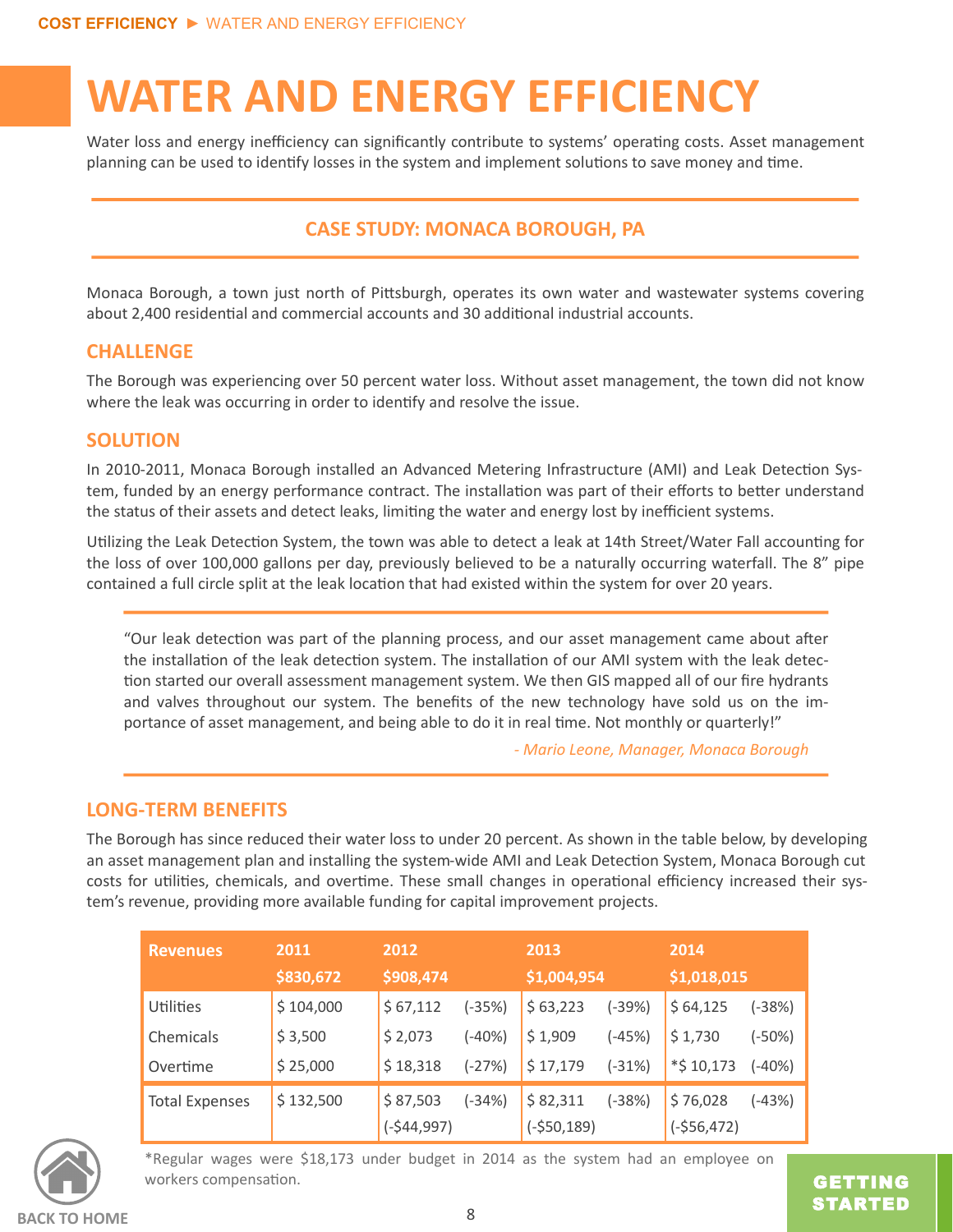### <span id="page-8-0"></span>**CUSTOMER SATISFACTION**

Asset management is more than a system used to maintain and repair equipment; it proactively focuses on identifying cost savings, determining effective investment opportunities, and providing a higher level of service and customer satisfaction.

"Asset management plans can and should positively impact the organization's culture. Assets are not limited to Pipe, Service Connections, Plant and Equipment, but should include Easements, Parcels, Customers, and all aspects of the utility operation."

*- Rich Pierson, Gull Lake Sewer and Water Authority*

#### **UTILIZING ASSET MANAGEMENT PLANS TO ENHANCE COMMUNICATIONS**

An asset management plan can assist in determining the true cost of delivering drinking water to customers, including operations, maintenance, and infrastructure replacement, so that effective rate structures can be set and customer expectations can be met both in terms of reliability of safe and efficient services and consistency of financial load. Water quality and reliability of service are of utmost importance to customers. Communication is vital to garner support from customers for improvements to the water system. If stakeholders can see the benefits associated with infrastructure investment, they are more likely to support such improvements. Additionally, sound management practices, including creating and maintaining an asset management plan, instill confidence in customers. Key communications benefits derived from asset management planning include:

#### **EFFECTIVE COMMUNICATION TIPS**

- 1. In order to communicate externally, you have to communicate effectively internally.
- 2. Frame the necessary improvements in terms of public health or water quality when communicating with the public.
- 3. Have a reference guide with costs of repairs, examples of critical infrastructure, and maintenance dates to justify to stakeholders the need for financial investment.
- Make sure to include customer satisfaction in your asset management plan. Be able to quickly respond to customer concerns.
- Buy-in from stakeholders by clearly demonstrating the reasoning behind decisions and ensuring that information shared internally and externally is meaningful to your audience;
- Increased public trust and satisfaction through timely communication of accurate information;
- Improved community involvement due to your ability to communicate your asset management approach to customers so that they understand the system takes rate-setting seriously and has made informed decisions regarding which operational costs will be increasing or decreasing during the upcoming cycle; and
- Better continuity of operations and management and of community relations, which can be achieved by including a communication plan that addresses internal and external stakeholders as a part of your broader asset management plan.

"Being able to document what a system has and what condition assets are in to ensure that information can be quickly relayed is an important step in creating and maintaining trust and satisfaction."

*- John Boisvert, Pennichuck Corporation*

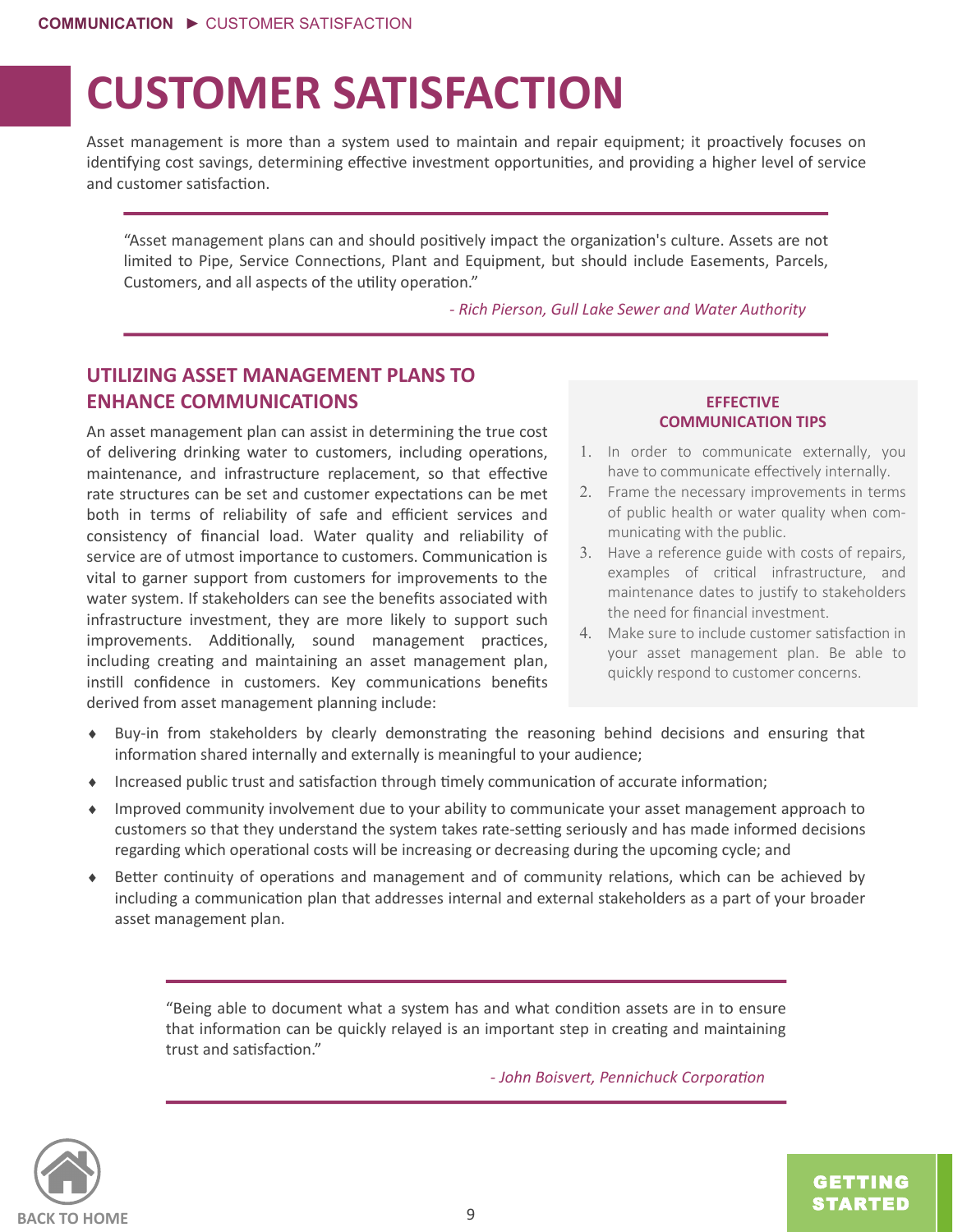### <span id="page-9-0"></span>**GETTING STARTED**

Consider asset management as a strategic decision-making tool that can help your system address high-priority asset needs that are critical to a water system's performance, identify the costs of operating the system, and ultimately plan for future capital and operating expenditures. If you want to be more confident in decisionmaking and communicating with your community, or if you want to further improve cost effectiveness, asset management can get you where you want to go.

To get started, a water system should:

- $\bullet$  Identify the team members who will support and implement the asset management program.
- Determine the asset inventory and prioritize assets.
- Create and implement an asset management plan.

#### **BUILD A TEAM**

Community leaders may be asked to provide their perspective on the political landscape and community needs and concerns; however, these leaders do not need to be experts in all fields.

Consider who you are adding to the internal and external stakeholder team. Ideally, the team will include individuals knowledgeable about infrastructure assets, political landscape, financial strategies, data sources and analysis, and community needs. However, do not let the size of the team prevent you from getting started. A team can start with a few people, and more team members can be added as needed.

Assemble a team, clarify roles and responsibilities, and determine how to gather asset information that is already available.

Check out the EPA document [Building an Asset Management Team](https://nepis.epa.gov/Exe/ZyPDF.cgi/P1000LTZ.PDF?Dockey=P1000LTZ.PDF) for more information.

#### **TAKE INVENTORY AND PRIORITIZE YOUR ASSETS**

Before you can manage your assets, you need to know what you have, what condition it is in, and how much longer you expect it to last. To complete an inventory, list all your assets and collect the following information for each:

- Condition
- $\leftrightarrow$  Age
- ◆ Service history
- Useful life

Once you have inventoried your assets, your next step will be to prioritize your assets based on their importance to your system by ranking your system's assets to help you decide how to allocate resources. Factors involved in prioritization include:

- How soon will you have to replace an asset (its remaining useful life)?
- How important is the asset to the provision of safe drinking water (its impact on public health)?
- ◆ How important is the asset to the operation of the system (can other assets do the same job?)?

Ideally, an asset management plan will help you forecast your financial needs well into the future and develop a rehabilitation and replacement schedule appropriate for your system's priorities.

#### **PLAN FOR THE FUTURE**

After prioritizing your assets, you will have to determine how much it will cost to rehabilitate and replace them as they deteriorate. To properly protect public health and deliver safe water, you need to rehabilitate and



#### **Data Sources & Tools**

Potential sources of data for getting started:

- As-built drawings
- Design drawings
- Manufacturers' manuals
- Bid documents
- Most recent sanitary survey
- $\triangleleft$  Staff current and previous
- Maps, including digital maps
- ◆ Photos and videos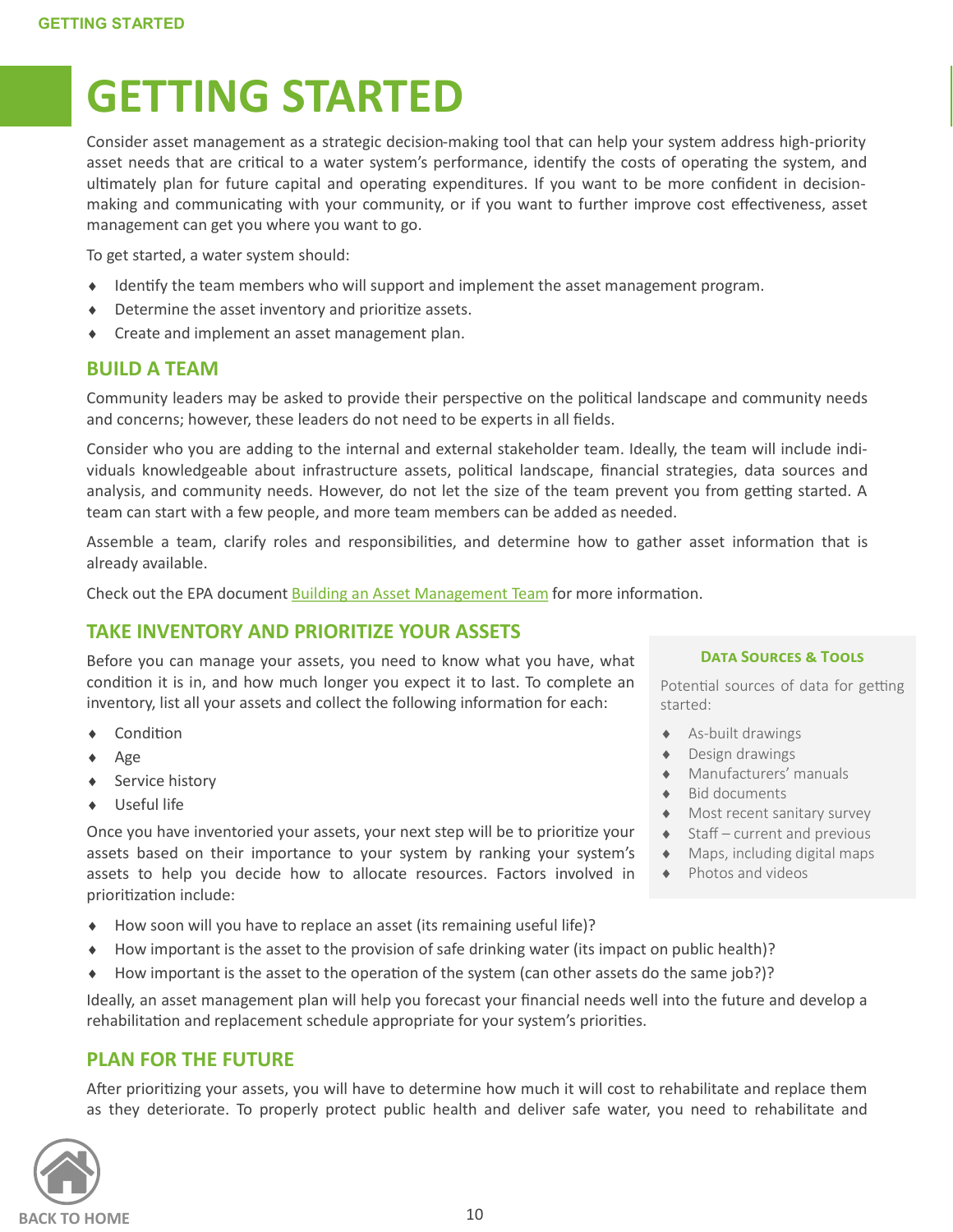# **GETTING STARTED (***CONT'D***)**

replace your assets in addition to operating your water system. Many systems will need considerable lead-time to budget and gather the necessary funds.

By developing an asset management plan, you will be able to allocate your resources in the most efficient way. This includes calculation of the amount of money that you will need to set aside every year (your annual reserve) to pay for the rehabilitation and replacement of your assets.

Preparing a financial forecast (by estimating how much revenue you expect for the next five years) will help you determine if you will need to supplement your revenues to carry out your asset management plan. To increase or more efficiently use your revenues to operate and maintain your system and carry out your asset management plan, you can:

- **Create additional reserve accounts.** Reserve all or some of the money you will need in a protected capital improvement reserve account and create an emergency account to fund unexpected repairs and replacements.
- **Form partnerships.** Working with other water systems may allow you to lower costs, simplify management, and continue to provide your customers with safe drinking water.
- **Consider increasing rates.** Alternatively, consider assessing a flat fee for infrastructure improvements or funding of a reserve account. Check with your state drinking water program for rate-setting information.
- **Apply for financial assistance.** Banks and government agencies can provide funds for infrastructure projects such as treatment facilities, distribution lines, and water source development. If you do not have enough funds to pay for needed capital improvements, you can apply for loans and grants.

#### Check out these EPA tools for asset management:

- $\bullet$  [The Check Up Program for Small Systems](https://www.epa.gov/dwcapacity/information-check-program-small-systems-cupss-asset-management-tool) (CUPSS)  $-$  A free, easy-to-use, desktop software application that provides all of the necessary tools to implement an asset management program and develop effective asset management plans.
- ◆ [Asset Management: A Best Practices Guide](https://nepis.epa.gov/Exe/ZyPDF.cgi/P1000LP0.PDF?Dockey=P1000LP0.PDF) Provides examples of questions to ask when determining an asset management approach.
- ◆ [Asset Management: A Handbook for Small Water Systems](https://nepis.epa.gov/Exe/ZyPDF.cgi/2000261D.PDF?Dockey=2000261D.PDF) Provides examples of inventory, prioritization, reserves, and budgeting worksheets.
- ◆ [Asset Management for Local Officials](https://www.epa.gov/sites/production/files/2015-02/documents/guide_smallsystems_assetmanagement_localofficials.pdf) This guide will help local officials make decisions regarding asset management at their systems.
- [Reference Guide for Asset Management Tools](https://www.epa.gov/dwcapacity/reference-guide-asset-management-tools) A framework to assist systems in developing and implementing an asset management plan.
- More resources for decision makers and operators can be found on the EPA **Asset Management Resources** [for Small Drinking Water Systems](https://www.epa.gov/dwcapacity/asset-management-resources-small-drinking-water-systems-0) Web page.

#### **PLAN, DO, CHECK, ACT**

A basic asset management plan is based on the best available:

- Information about the current state of the water system. This includes the existing levels of service, management strategies, and financial and performance benchmarks.
- Predicted information about the water system. This includes projections about demand, cash flow, and potential asset failure.
- $\blacklozenge$ Opportunities for technical, managerial, and financial improvements at the water system.